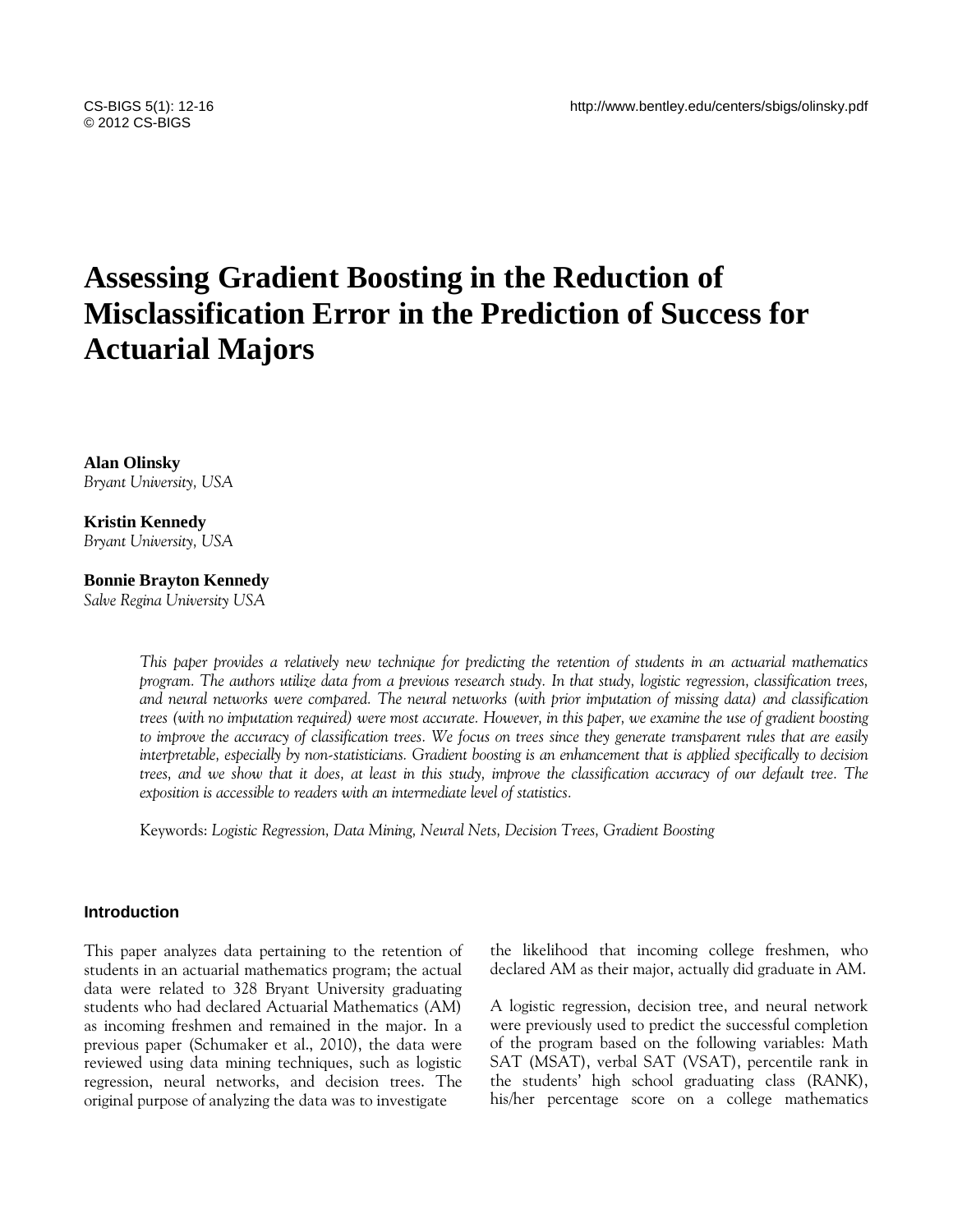placement exam (PMT), administered before classes begin in freshman year, and gender (GENDER).

This paper re-analyzes the data by using gradient boosting with decision trees in an attempt to further reduce the misclassification error obtained with these trees from the previous study (Schumaker et al., 2010). The data set is provided with the paper for others to conduct their own analyses.

Gradient boosting can be considered when trying to reduce several different types of errors, depending on the problem. In this study we examine the misclassification rate as the error rate, namely, the percent of predictions of the value of the target variable by the model that are incorrect.

Decision trees also give results that are transparent and clearly understood, compared to, for example, neural networks. In addition, decision trees can handle missing values whereas logistic regression can only be performed when cases with missing values are excluded from the analysis or imputation occurs first. Indeed, there were a fair number of missing values in the original data set. We examine whether the technique of gradient boosting, which was developed by Jerome Friedman (Friedman, 2001, 2002), might improve the fit of the model over traditional decision tree analysis. Specifically, we focus on the misclassification error.

## **Decision Tree Algorithms**

Traditional decision trees use algorithms that search for an optimal partition of the data defined in terms of the values of a single target variable. The optimality criterion depends on how this target variable is distributed into the partition segments. The more similar the target values are within the segments, the greater the worth of the partition. Most partitioning algorithms further partition each segment by recursive partitioning. The partitions are then combined to create a predictive model, which is evaluated by goodness-of-fit statistics defined in terms of the target variable (Georges 2009).

Decision trees do not impute the data; the tree can still decide how the partition should be calculated, even with missing data. Logistic regression and neural networks either impute the data or delete that particular instance of data. Often the average data value is used. For example, if there are 5 variables and 1 variable is missing, all of the data for that instance will be lost in a logistic regression model.

# **Gradient Boosting**

Gradient boosting is a method that is specifically applied to decision trees, and is intended to improve their results. As stated in Enterprise Miner's overview of the Gradient Boosting Node (Georges 2009):

*"Gradient boosting is a boosting approach that resamples the data set several times to generate results that form a weighted average of the resampled data set. Tree boosting creates a series of decision trees which together form a single predictive model. A tree in the series is fit to the residual of the prediction from the earlier trees in the series. This residual is defined in terms of the derivative of a loss function. For squared error loss with an interval target the residual is simply the target value minus the predicted value. Each time the data are used to grow a tree and the accuracy of the tree is computed. The successive samples are adjusted to accommodate previously computed inaccuracies. Because each successive sample is weighted according to the classification accuracy of previous models, this approach is sometimes called stochastic gradient boosting. Boosting is defined for binary, nominal, and interval targets.* 

*Like decision trees, boosting makes no assumptions about the distribution of the data. For an interval input, the model only depends on the ranks of the values. For an interval target, the influence of an extreme value depends on the loss function. The Gradient Boosting node offers a Huber Mestimate loss which reduces the influence of extreme target values. Boosting is less prone to overfit the data than a single decision tree, and if a decision tree fits the data fairly well, then boosting often improves the fit."*

This process is similar to a bootstrapping technique in that many trees are generated. With each successive tree, it is hoped that gradient boosting will reduce the error. Errors can be defined in different ways. For this study, in which we were trying to correctly predict success in an actuarial program, we found that misclassification error was most appropriate. An advantage of stochastic gradient boosting is that it is not necessary to select predictor variables ahead of time. It is also not necessary to transform predictor variables. In addition, gradient boosting is resistant to outliers as the steepest gradient algorithm stresses points that are close to the correct classification.

It should be noted that gradient boosting is functionally similar to random forests since it creates a tree ensemble, and it also uses randomization during the creation of the trees. However, whereas a random forest builds the trees in parallel and these trees "vote" on the prediction, gradient boosting creates a series of trees in which the prediction receives incremental improvement by each tree in the series.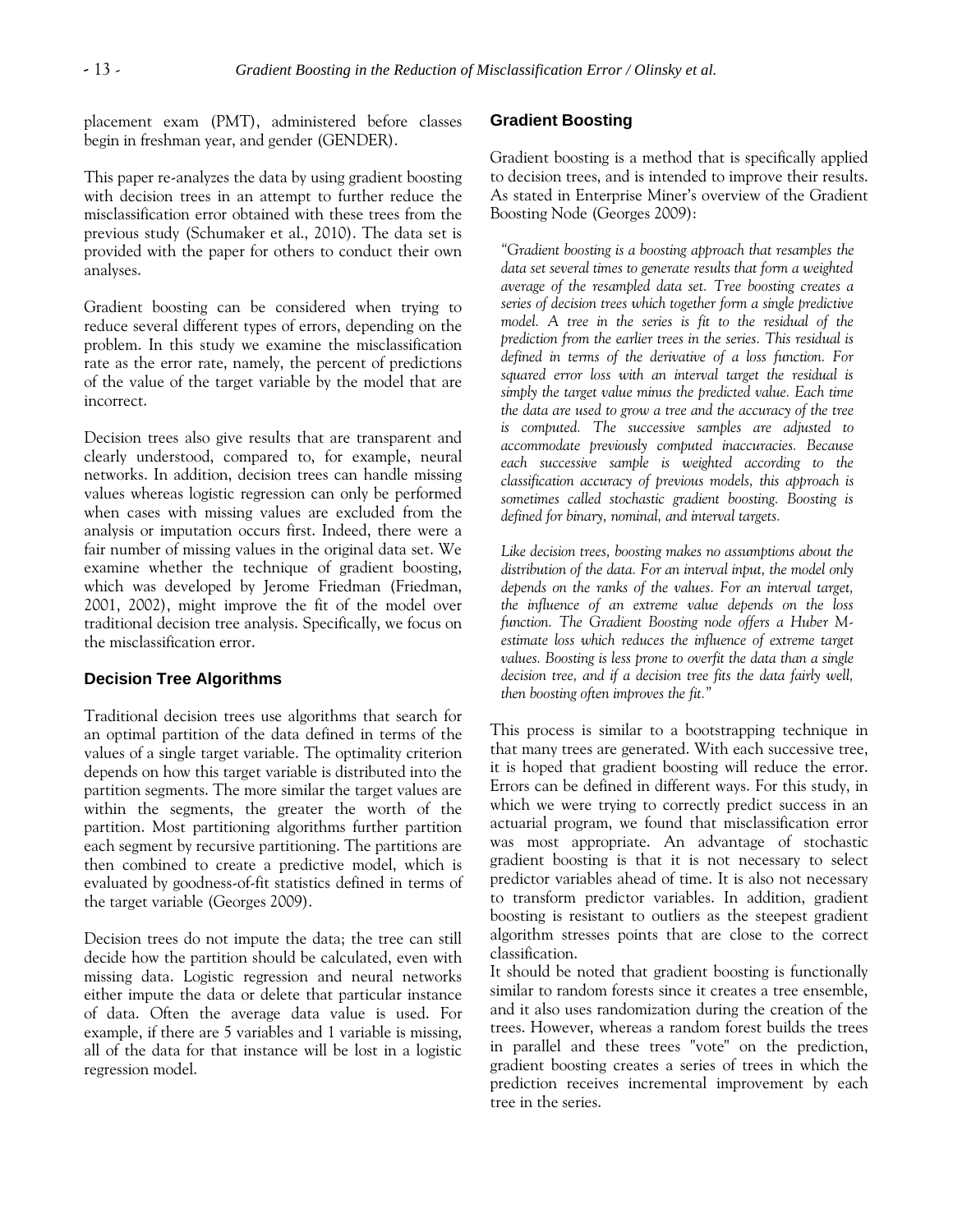# **Software**

All output and data analysis for this paper were generated using SAS Enterprise Miner (2009) software, Version 6.1 of the SAS System for Windows.

This software can be used as a standalone package on an individual machine or through On Demand, in which the user logs on to a cloud computer at SAS and runs the software on the server (http://www.sas.com/success/bryan tuniversity.html). We have found SAS to be very reasonable in its pricing to academia and trainers' kits are provided free of charge to academics. Enterprise Miner includes modeling nodes for the decision trees and for gradient boosting used in this study.

# **Model**

This model includes the nodes from the previous study. Figure 1 is actually a process flow diagram that demonstrates the original model with the new enhancement of gradient boosting. It should be noted that the process flow begins with the dataset, then a data partition (to separate the data into training and validation sets), an impute node (to replace missing data for the subsequent regression and neural network nodes), the decision tree (using default settings) and gradient boosting nodes as well as other modeling tools. The results from the gradient boosting method are compared to those from the previous study (Schumaker et al. 2010).

### **Results**

Beginning with a decision tree for this problem, it can be noted that the tree in Figure 2 is explanatory and easy to interpret. We can see that our placement exam is most important in determining the success of our actuarial students, followed by their Math SAT score and then finally by their rank in class in their senior year of high school.

To determine if the technique of gradient boosting improves the results obtained from the decision tree, we examine the results from the original decision tree. These results are portrayed in Table 1, in the column labeled Valid: Misclassification Rate. It can be noted that the misclassification rate for decision trees for the validation data is .358025. It is important to analyze the results from the validation set to make sure that the model is applicable to data sets other than the training set that was used to construct the original model. In clarifying this column then, this model misclassifies approximately 36% of the cases. On the other hand, it correctly classifies approximately 64% of the cases.



**Figure 2.** Decision Tree



**Figure 1.** Complete Model in Enterprise Miner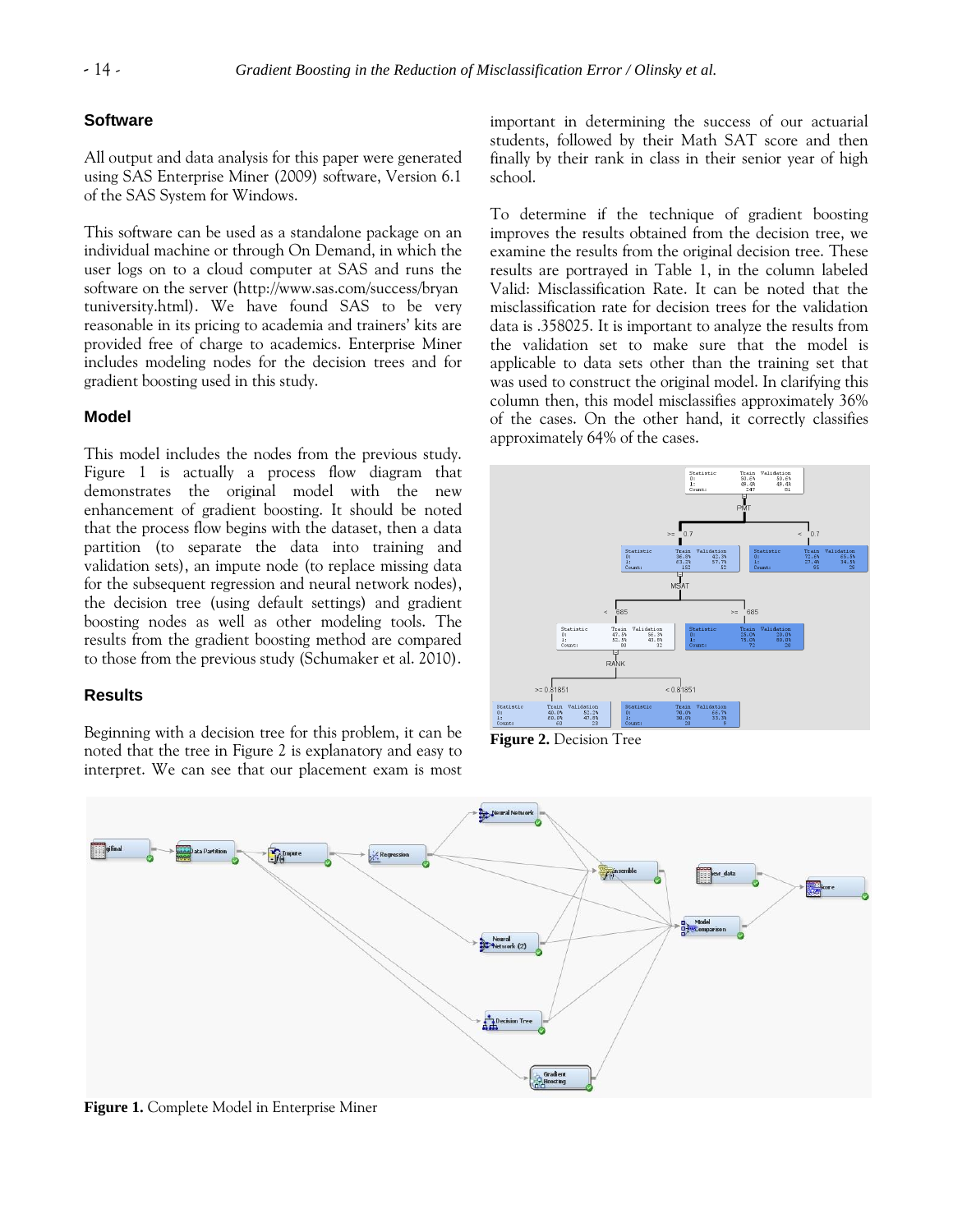| $\Box$ ell $\mathbf{z}$<br><b>B</b> Fit Statistics |                     |                     |                      |                    |                                        |                                   |                                                |                                      |                                        |                                    |                                       |                                            |                              |                                       |                                  |                                      |
|----------------------------------------------------|---------------------|---------------------|----------------------|--------------------|----------------------------------------|-----------------------------------|------------------------------------------------|--------------------------------------|----------------------------------------|------------------------------------|---------------------------------------|--------------------------------------------|------------------------------|---------------------------------------|----------------------------------|--------------------------------------|
| Selected<br>Model                                  | Predecessor<br>Node | Model Node          | Model<br>Description | Target<br>Variable | Valid:<br>Misclassifica<br>tion Rate ▲ | Train: Sum<br>l of<br>Frequencies | Train: Sum<br>of Case<br>Weights<br>Times Freq | Train:<br>Misclassifica<br>tion Rate | Train:<br>Maximum<br>Absolute<br>Error | Train: Sum<br>of Squared<br>Errors | Train:<br>Average<br>Squared<br>Error | Train: Root<br>Average<br>Squared<br>Error | Train:<br>Divisor for<br>ASE | Train: Total<br>Degrees of<br>Freedom | Valid: Sum<br>of.<br>Frequencies | Valid<br>of C<br><b>Weid</b><br>Time |
| Y                                                  | Reg                 | Reg                 | Regression MAJOR     |                    | 0.283951                               | 247                               | 494                                            | 0.336032                             | 0.8995                                 | 105.3901                           | 0.21334                               | 0.461888                                   | 494                          | 247                                   | 81                               |                                      |
|                                                    | Boost               | Boost               | Gradient Bo MAJOR    |                    | 0.320988                               | 247                               | 494                                            | 0.336032                             | 0.59521                                | 118.3984                           | 0.239673                              | 0.489564                                   | 494                          | 247                                   | 81                               |                                      |
|                                                    | Ensmbl              | Ensmbl              | <b>Ensemble</b>      | <b>MAJOR</b>       | 0.345679                               | 247                               |                                                | 0.294355                             | 0.815904                               | 94.60941                           | 0.191517                              | 0.437627                                   | 494                          |                                       | 81                               |                                      |
|                                                    | Neural <sub>2</sub> | Neural <sub>2</sub> | Neural Net MAJOR     |                    | 0.345679                               | 247                               | 494                                            | 0.271255                             | 0.958775                               | 89.43514                           | 0.181043                              | 0.425491                                   | 494                          | 247                                   | 81                               |                                      |
|                                                    | Neural              | Neural              | Neural Net MAJOR     |                    | 0.358025                               | 247                               | 494                                            | 0.327935                             | 0.857516                               | 100.1899                           | 0.202814                              | 0.450348                                   | 494                          | 247                                   | 81                               |                                      |
|                                                    | Tree                | Tree                | Decision Tr MAJOR    |                    | 0.358025                               | 247                               | 494                                            | 0.299595                             | 0.75                                   | 101.9684                           | 0.206414                              | 0.454328                                   | 494                          | 247                                   | 81                               |                                      |

**Table 1.** Fit Statistics of Alternative Methods

We can compare the results of gradient boosting to all the previously used methods. We notice that the logistic regression had the lowest misclassification error as seen in Table 1, under the results within the column Valid: Misclassification Rate. Gradient boosting came in second for returning the next lowest misclassification error, and gradient boosting was better than the decision tree by itself.

We observe a 4 percentage point improvement on the misclassification rate: 32% misclassification rate with gradient boosting versus 35.8% with a decision tree. It should also be noted that the logistic regression (28.4% misclassification rate) would not have done as well except for the imputation that occurred in a prior operation. Otherwise, the analysis would have suffered from a substantial loss of cases.

When performing gradient boosting on this data set, we thus obtained improved misclassification error results. Unfortunately, no tree is actually displayed when gradient boosting is used, because many trees are incorporated into the model. This is one possible disadvantage of gradient boosting. Nevertheless, we do obtain a Table of Variable Importance resulting from the gradient boosting approach. This is illustrated in Table 2.

Interestingly, variable importance now yields an ordering of MSAT, PMT, and VSAT and does not give much emphasis to RANK or GENDER. The tree prior to using gradient boosting had the ordering of PMT, MSAT, and RANK and did not give much emphasis to VSAT or GENDER.

**Table 2.** Variable Importance with Gradient Boosting

| 图 Mariable Importance |             |                                        |            |                          |                                                     |                           |  |  |  |  |
|-----------------------|-------------|----------------------------------------|------------|--------------------------|-----------------------------------------------------|---------------------------|--|--|--|--|
| Variable<br>Name      | Label       | Number of<br>Splitting<br><b>Rules</b> | Importance | Validation<br>Importance | Ratio of<br>Validation to<br>Training<br>Importance | Interaction<br>Importance |  |  |  |  |
| MSAT                  |             |                                        |            | 0.79292                  | 0.79292                                             | 0.097056                  |  |  |  |  |
| <b>PMT</b>            |             | 82                                     | 0.664983   |                          | 1.503799                                            | 0.042872                  |  |  |  |  |
| <b>VSAT</b>           | <b>VSAT</b> |                                        | 0.41494    | 0.289852                 | 0.698539                                            | 0.022006                  |  |  |  |  |
| <b>RANK</b>           |             |                                        | O          | 0                        |                                                     | 0.016658                  |  |  |  |  |
| <b>GENDER</b>         |             | 0                                      | 0          | 0                        |                                                     |                           |  |  |  |  |

#### **Conclusions**

Although logistic regression, neural networks and decision trees are popular methods for predicting a categorical variable, decision trees are probably a better choice because they generate transparent rules that are easily interpretable, especially by non-statisticians. We found that for this case gradient boosting made decision trees more accurate in terms of reducing the misclassification rate.

Although it may seem that the 4% improvement rate in misclassification error is fairly small, with 328 students, this result is both statistically significant at the .05 level and practically significant in that it could result in approximately 12 additional students being correctly placed in the actuarial major. This improvement rate would certainly yield a major impact in a larger dataset. Of course, the results from these predictive modeling techniques only offer a starting point in deciding the future of our math majors. It should also be mentioned that it is unfortunate that there is no graphical output from gradient boosting to match the output from an individual tree. Nevertheless, an improved model can better predict "success" in future scorings.

However, some caveats are in order. Note that the procedure for applying this method to classification problems requires that separate sequences of (boosted) trees be built for each category. Therefore, it is not wise to analyze categorical dependent variables with many classes as the computations performed may require an unreasonable amount of time. Trees themselves also have shortcomings. The description given by the relationship in the tree may not be the only accurate one. It might appear that certain inputs uniquely explain the variations in the target. However, a completely different set of inputs might give a different explanation that is just as accurate. This was a limited case, and we realize that extensive simulation should be conducted in order to make generalizations about gradient boosting enhancing the results of a decision tree. We hope that other studies